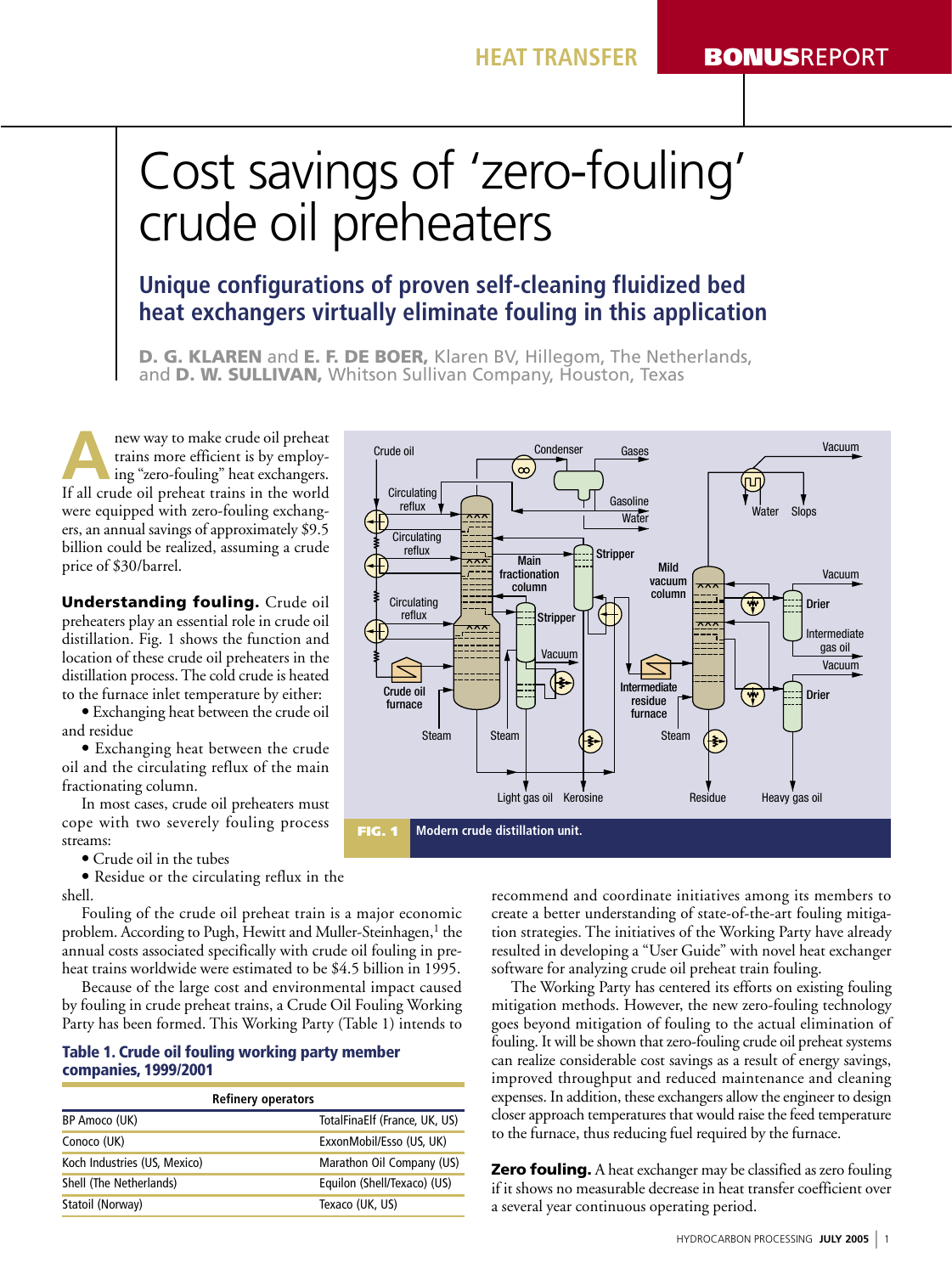## **HEAT TRANSFER**



According to this definition, zero fouling of crude preheater exchangers is not currently achieved. The current state-of-the-art preheater exchanger train may attempt fouling mitigation by employing chemicals, in-tube mitigation devices and novel shellside developments involving special types of baffles.

The zero fouling technology described in this article does not attempt to reduce fouling by using chemicals. Neither does it increase turbulence and, as a consequence, reduce wall temperatures for fouling mitigation. Instead, it is based on the concept of "let fouling happen," but remove the fouling deposits as they are being formed. The tube inside wall is cleaned by a mild and continuous scouring action of fluidized solid particles. The fluidized solid particles not only keep the surfaces clean, but they also break up the boundary layer, improving the heat transfer coefficient even at low fluid velocities.

A truly zero-fouling heat exchanger must have zero fouling on both the tube and shell sides. The zero-fouling heat exchanger explained in this article is derived from the well-known self-cleaning fluidized bed heat exchange technology where the self-cleaning action is only employed in the tubes. Often a nonfouling heat transfer fluid such as condensing steam is on the shell side. The principle is shown in Fig. 2 and is based on circulating fluidized solid particles in the tubes. Usually the particles are cut metal wire with a diameter of 2 to 3 mm and cut to a length equal to the wire diameter. These particles impose a mild scouring action on the inner tube wall and remove any precipitated matter at an early stage. Successfully operating self-cleaning (fluidized bed) heat exchangers have been applied to numerous highly fouling fluids including:

### **TABLE 2. Process and design data for conventional** crude oil preheater

|                                                                                | <b>Process Data</b> |                                |  |
|--------------------------------------------------------------------------------|---------------------|--------------------------------|--|
|                                                                                | <b>Tube side</b>    | Shell side                     |  |
| Medium                                                                         | Crude oil           | Hydrocarbon                    |  |
| Duty, kW                                                                       | 6,510               | 6,510                          |  |
| Number of heat exchangers in series                                            | $\overline{2}$      |                                |  |
| Flow, $m^3/h$                                                                  | 500                 | 308                            |  |
| Inlet temperature, °C                                                          | 150                 | 263                            |  |
| Outlet temperature, °C                                                         | 175                 | 225                            |  |
| Density, kg/m <sup>3</sup>                                                     | 750                 | 800                            |  |
| Specific heat, J/kgK                                                           | 2,500               | 2,500                          |  |
| Viscosity, mPas                                                                | 1.0                 | 2.0                            |  |
| Thermal conductivity, W/mK                                                     | 0.1                 | 0.1                            |  |
| Liquid velocity in tubes, m/s                                                  | 1.2                 | <b>NA</b>                      |  |
| Fouling factor, m <sup>2</sup> K/W                                             | 0.00175             | 0.00175                        |  |
|                                                                                |                     | Design data per heat exchanger |  |
| Total number of tubes per shell                                                | 737                 |                                |  |
| Tube diameter, mm                                                              | $25.4 \times 2.7$   |                                |  |
| Tube length, mm                                                                | 6,000               |                                |  |
| Tube pitch, mm                                                                 | 36.75               |                                |  |
| Number of passes tube side                                                     | $\overline{2}$      |                                |  |
| Number of passes shell side                                                    | 1                   |                                |  |
| Design value overall heat transfer<br>coefficient, k-value, W/m <sup>2</sup> K |                     | 125                            |  |
| Heat transfer surface per heat exchanger, m <sup>2</sup>                       |                     | 350                            |  |
| Total required heat transfer surface, m <sup>2</sup>                           | 700                 |                                |  |

• Recirculated quench water containing tar globules and soot particles fouled conventional heat exchangers operating at liquid velocities in the tubes of 1.8 m/s to such an extent that the k-value dropped from 2,500 W/m<sup>2</sup>K to 500 W/m<sup>2</sup>K in only 4 to 5 weeks. A self-cleaning heat exchanger maintained clean heat transfer coefficient values indefinitely. An inspection after 30 months of operation revealed clean and shiny tubes.

• Waxy deposits reduced the k-values from 1,400 W/m<sup>2</sup>K to 300 W/m<sup>2</sup>K in only 4 to 5 days. A self-cleaning heat exchanger maintained a clean k-value of  $1,700 \text{ W/m}^2\text{K}$  indefinitely.

• A wastewater stream could not be concentrated in a forced circulation evaporator because severe fouling reduced performance within a matter of hours. When this wastewater was concentrated in an evaporator employing a self-cleaning heat exchanger, the heat transfer rate showed no deterioration. An inspection after more than two years of operation revealed clean and shiny tubes.

• The largest oil stabilization plant in the world suffered from severely fouling reboilers that required cleanings every four weeks. A test with a self-cleaning heat exchanger was so successful that the official proposal for delivery of full-size self-cleaning reboilers to this client came with a guarantee of continuous operation of six years without fouling.

· Natural and chemically untreated seawater has been heated to 125°C for a long period without any deterioration in heat transfer.

A frequently asked question is, "Does the self-cleaning heat exchange principle cause excessive wear of the tubes and clean-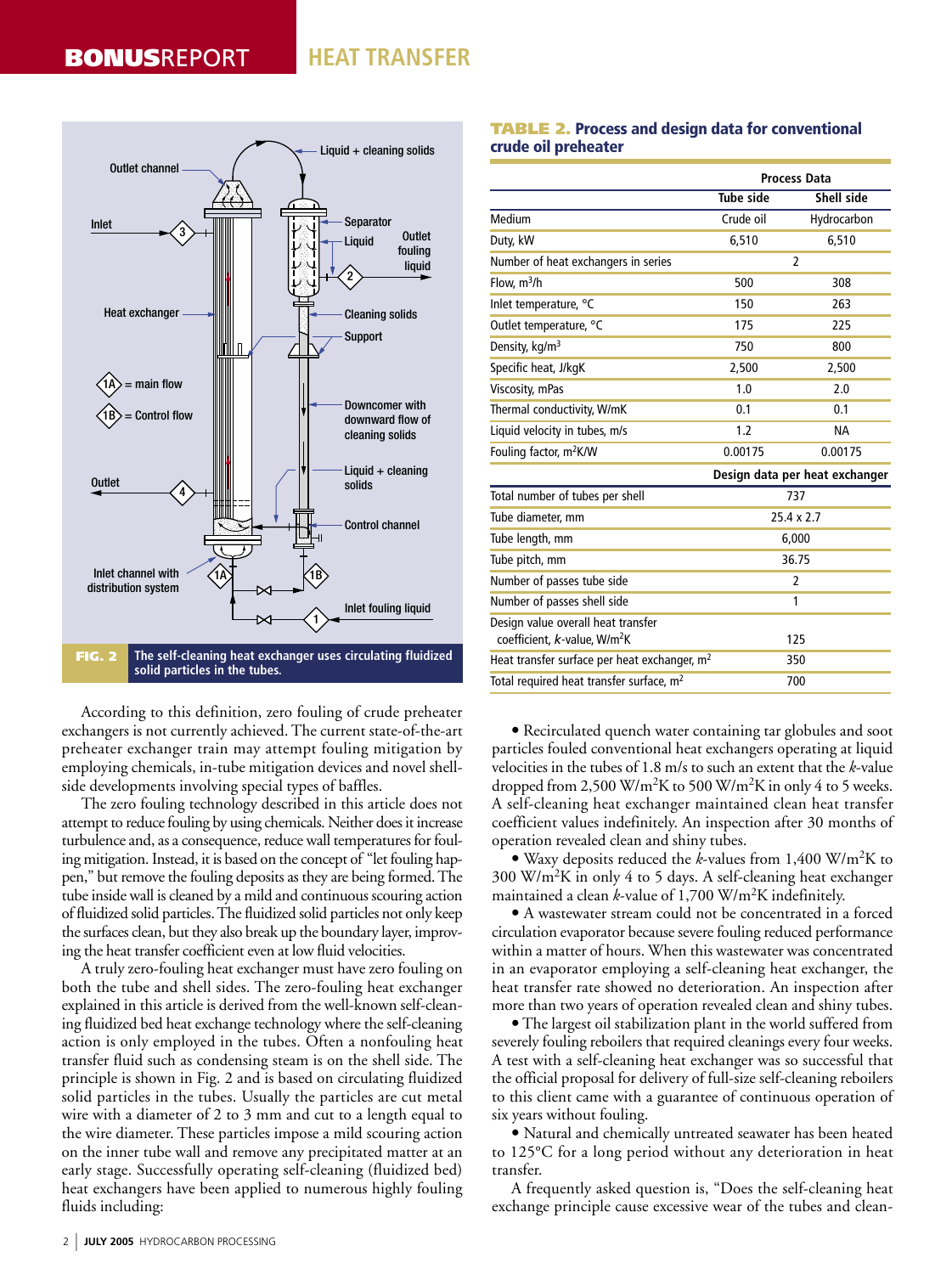

ing particles?" The answer is no. The wear rate is essentially zero because the fluid velocity is low. Accurate weight loss measurements of fluidized particles reveal a wear rate loss of less than 1 wt% per year. A similar wear rate is experienced by the tubes.

## **Transition of conventional fouling crude preheaters** into a zero-fouling configuration. Table 2 presents information of a typical conventional shell-and-tube crude preheater. The data presented in this table represent a fair example that has been obtained by averaging data from different refineries.

According to the design rules in the previously mentioned User Guide, and also explained in Fig. 3 and Reference 1, the crude preheater as presented in Table 2 would be predicted not to foul in the tubes because the velocity in its tubes is higher than 1.0 m/s and the tube-side bulk crude temperatures are lower than the critical values. In spite of these predictions, the crude preheater of Table 2 suffers from severe fouling. This example clearly shows that in spite of using the best correlated predictors, accuracy of predicting fouling remains questionable because too many variables can influence fouling. One important independent variable is the type of crude to be processed in the distillation system.

From an example presented by Van Nostrand, Leach and Haluska,<sup>2</sup> over a period of 12 to 18 months the heat transfer coefficient (k-value) of a crude preheater decreases by a factor 2 to 3. This decline in k-value of crude preheaters is caused by fouling on the shell side as well as on the tube side. Since the fluids on both sides of the exchanger have very low thermal conductivities, the k-value of a crude preheater is rather insensitive to fouling. Typically, the preheater heat transfer coefficient falls by 30–50% over a period of 12 to 18 months due to fouling. This rate is considered to be a very mild fouling situation for the application of self-cleaning heat exchangers. Typically, self-cleaning exchangers serve highly fouling fluids that normally would require conventional exchangers to be cleaned every few weeks. Therefore, it can be concluded that self-cleaning heat exchangers can easily prevent fouling when processing crude oil.

Because self-cleaning heat exchangers clean the inner surface of the tubes, the newly proposed zero-fouling heat exchanger is actually two self-cleaning heat exchangers in parallel with the fouling process streams passing through their tubes. Additionally,

## **TABLE 3. Process and design data for both parallel** operating self-cleaning heat exchangers

|                                                                           | Evaporator<br>(cooling hydrocarbon) (heating crude oil) | Condenser               |  |  |  |  |
|---------------------------------------------------------------------------|---------------------------------------------------------|-------------------------|--|--|--|--|
| Duty, kW                                                                  | 6,510                                                   | 6,510                   |  |  |  |  |
| Flow, $m^3/h$                                                             | 308                                                     | 500                     |  |  |  |  |
| Inlet temperature, °C                                                     | 263                                                     | 150                     |  |  |  |  |
| Outlet temperature, °C                                                    | 225                                                     | 175                     |  |  |  |  |
| For physical properties, see Table 2.                                     |                                                         |                         |  |  |  |  |
| Total number of tubes                                                     | 494                                                     | 515                     |  |  |  |  |
| Tube diameter, mm                                                         | 19.05 x 2.11                                            | 19.05 x 2.11            |  |  |  |  |
| Effective tube length, mm                                                 | 3,800                                                   | 3,800                   |  |  |  |  |
| Liquid velocity in tubes, m/s                                             | 1.0                                                     | 1.56                    |  |  |  |  |
| Particle size ( $1/d = 1.0$ ), mm                                         | 3.0<br>(cut metal wire)                                 | 3.0<br>(cut metal wire) |  |  |  |  |
| Bed porosity, %                                                           | 92                                                      | 97                      |  |  |  |  |
| Tube-side fouling factor, m <sup>2</sup> K/W                              | 0.0                                                     | 0.0                     |  |  |  |  |
| Shell-side fouling factor, m <sup>2</sup> K/W                             | 0.0                                                     | 0.0                     |  |  |  |  |
| Heat transfer coefficient, W/m <sup>2</sup> K                             | 1,306                                                   | 1,504                   |  |  |  |  |
| Condensation/evaporation<br>temperature, °C                               | 199.5                                                   | 199.5                   |  |  |  |  |
| Log. temperature difference, °C                                           | 44.5                                                    | 37.0                    |  |  |  |  |
| Heat transfer surface, m <sup>2</sup>                                     | 112                                                     | 117                     |  |  |  |  |
| Total required heat transfer surface, m <sup>2</sup><br>$112 + 117 = 229$ |                                                         |                         |  |  |  |  |

## **TABLE 4. Conventional design versus zero-fouling** design

|                                                 |                   | Zero-fouling                            |             |
|-------------------------------------------------|-------------------|-----------------------------------------|-------------|
|                                                 | Conventional      | Evaporator<br>(hydrocarbon) (crude oil) | Condenser   |
| Number of shells in series                      | 2                 |                                         |             |
| Diameter shell, mm                              | 1,200             | 700                                     | 700         |
| Diameter tubes, mm                              | $25.4 \times 2.7$ | $19.05 \times 2.1$                      | 19.05 x 2.1 |
| Tube length, mm                                 | 6,000             | 3,800                                   | 3,800       |
| Number of passes tube side                      | 2                 |                                         | 1           |
| Number of passes shell side                     | 1                 | 1                                       | 1           |
| Installed heat transfer surface, m <sup>2</sup> | 700               | 112                                     | 117         |
| Design k-value, W/m <sup>2</sup> K              | 125               | 1,306                                   | 1,504       |
| Removable tube bundle                           | Yes               | No                                      | No          |
| Positioning heat exchanger                      | Horizontal        | Vertical                                | Vertical    |

a clean intermediate shell-side fluid operating in the shell of both exchangers transfers the heat between both bundles.

A typical zero-fouling design is shown in Fig. 4. This design shows how two self-cleaning heat exchangers operate in parallel with clean conditioned water circulating through their shells. Fig. 5 shows the temperatures of the fouling liquids and the circulating conditioned water as a function of tube length.

The suggested zero-fouling design for the same application as specified in Table 2 is shown in Figs. 6 and 7. The hot liquid (hydrocarbon) is cooled by a very small circulating flow of conditioned water evaporating on the outer surface of the tubes, while the cold liquid (crude) is heated by condensation of this produced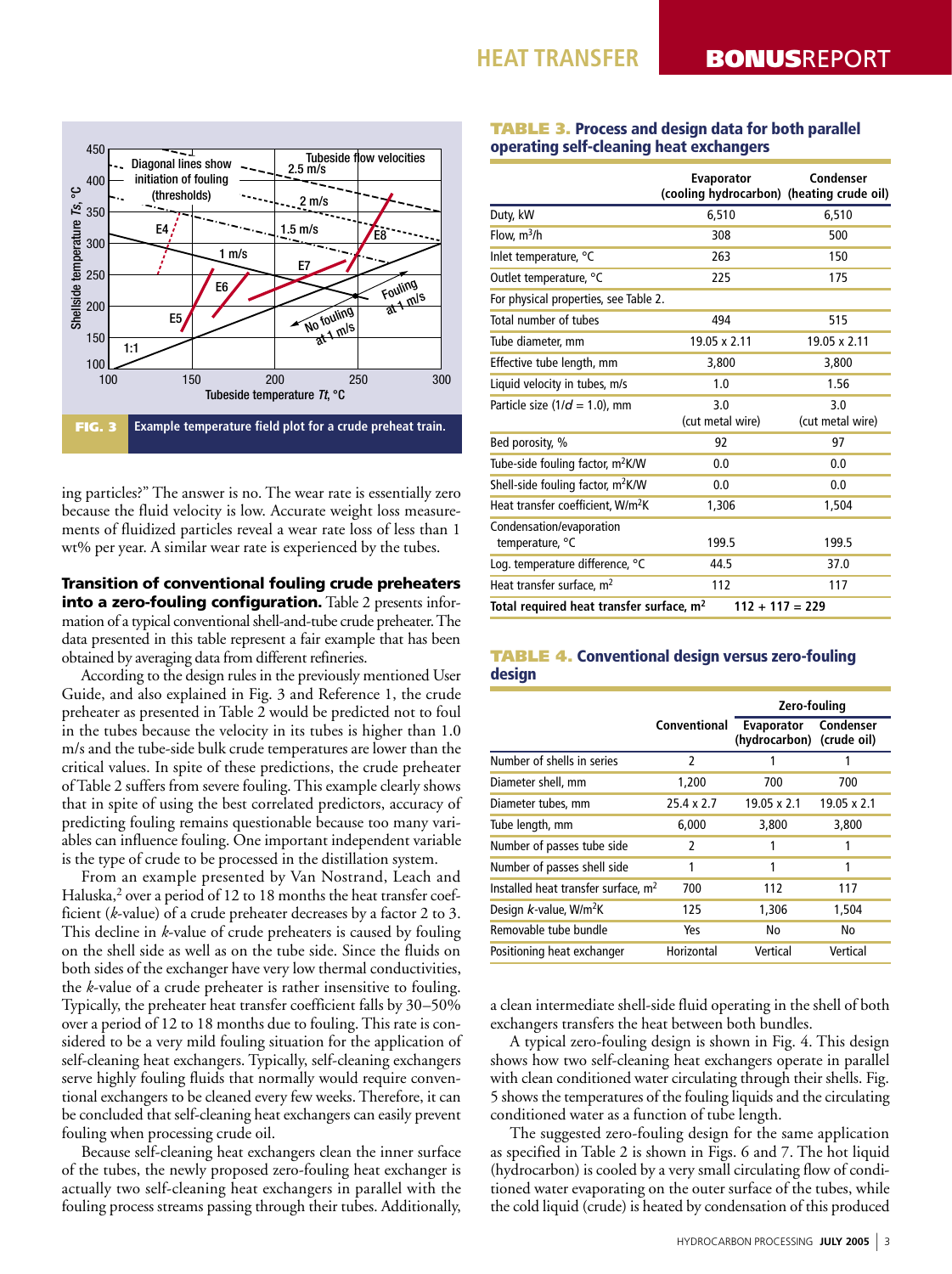## **HEAT TRANSFER**



cleaning heat exchangers with clean conditioned water circulating through their shells.

water vapor on the outer surface of the parallel tube bundle. Table 3 gives more information about this design and Table 4 compares some significant parameters for the conventional severely fouling design with the zero-fouling design.

In comparison, the zero-fouling design requires only 33% of the heat transfer surface of the conventional crude preheater. If the same surface area were to be installed in the zero-fouling exchangers as in conventional exchangers, more energy would be recovered in the preheat train. This energy savings could result in up to 50% of the energy input to the furnace. For the example given in Table 3, the tube length of 3.8 m would increase to approximately 10 m for the higher energy recovery design. Furthermore, employing smaller tube diameters, smaller particles and lower liquid velocities could reduce this tube length to approximately 7.5 m.

Any attempt to achieve the higher furnace inlet temperature and the resulting savings with conventionally designed preheater exchangers is not practical. It would require an increase of the already very large severely fouling heat transfer surface by a factor of three. The additional heat transfer surface would need to operate in a higher temperature region, causing these exchangers to suffer from an even higher fouling rate.

### Other zero-fouling design configurations.

**Multistage design.** When the outlet temperature,  $T_2$ , of the preheated crude oil stream as shown in Fig. 8 approaches the outlet temperature,  $T_3$ , of the hydrocarbon, it is necessary to apply evaporation/condensation of the conditioned water at





two or more temperature levels. The consequences of this design are shown in Fig. 9. This requires a horizontal separation of the shell, where each shell compartment operates at a different temperature and saturation pressure. The more stages, the higher the average value for the logarithmic temperature differences of the various compartments, reducing the total installed heat transfer surface.

The recommended number of stages follows from a cost optimization. More stages require more small circulation pumps for the conditioned water loop and more auxiliaries like small storage vessels for the conditioned water and connecting piping. For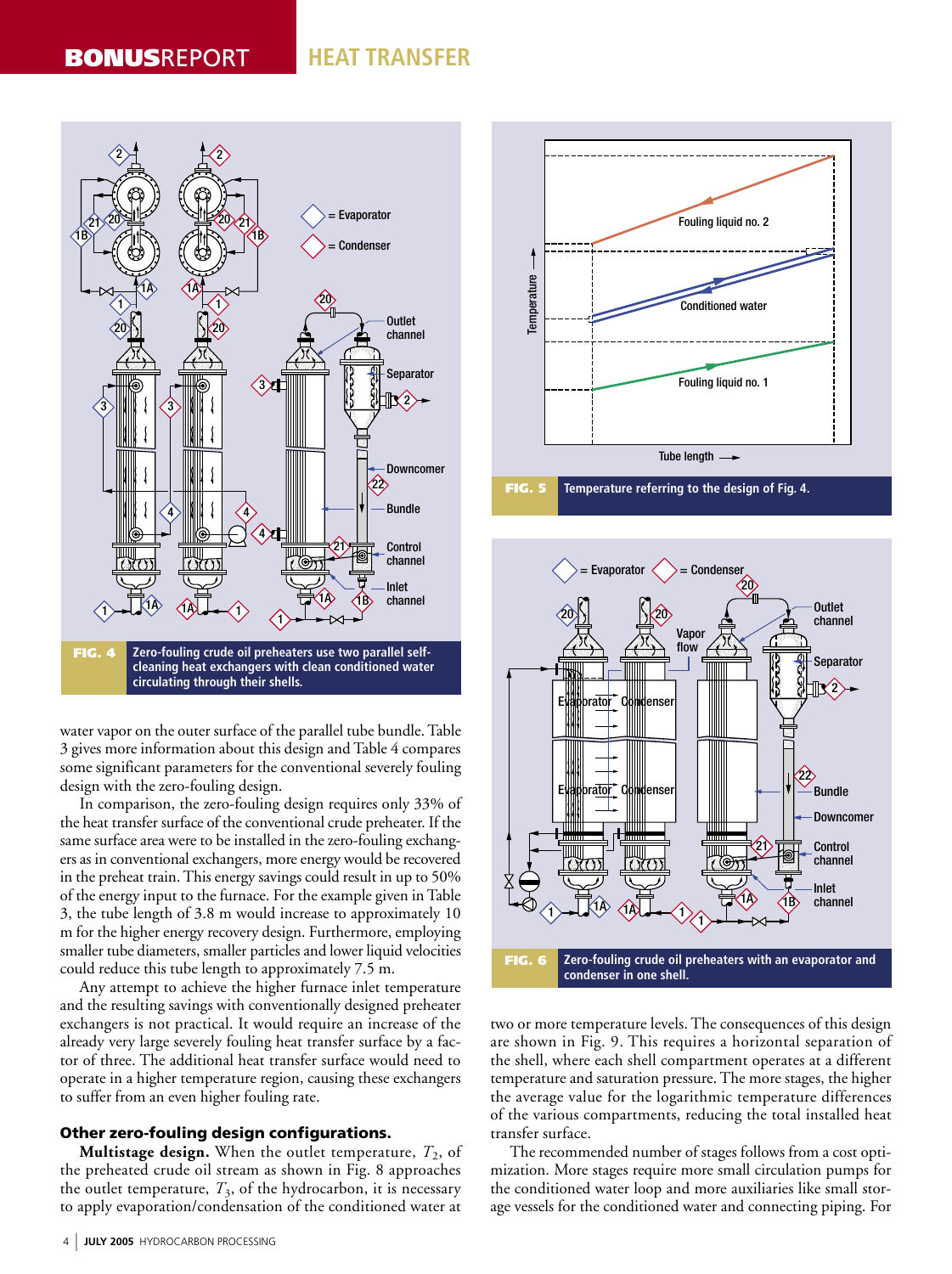

example, a two-stage configuration requires two small circulation pumps each with only half the flow and pump head as required for the one-stage configuration.

Flow variation. Many conventional fouling-prone exchangers that serve fouling liquids are designed for a  $3 \times 50\%$  capacity with  $2 \times 50\%$  in operation and  $1 \times 50\%$  as a spare capacity in case one of the  $2 \times 50\%$  operating units is forced out of service.

For the zero-fouling configuration of the crude oil preheaters, the 2 x 50% units are sufficient and can be designed to handle flow variations from 100% to 35% while still maintaining zero fouling. When using  $2 \times 50\%$  zero-fouling units in parallel, the tube bundles for both process streams are installed in only one shell. This design is shown in Fig. 10 and consists of two parallel evaporators and two parallel condensers. Each evaporator and condenser handles 50% of the flow.

A clever alternate design has the parallel bundles for the evaporators and for the condensers using only one separator, downcomer and control channel. The cleaning particles are fed into the inlet channels of the bundles for both the evaporators and the condensers. A special valve arrangement makes it possible to isolate the tube bundle from the process for inspection and/or repairs of the tube side.

### Total potential cost savings of zero-fouling crude pre**heat trains.** The estimate of the total potential cost savings that could be achieved with zero-fouling crude preheat trains include:

- The savings on the directly related fouling costs including:
	- Energy costs and environmental impact
	- ▶ Production loss during shutdowns due to fouling
	- Capital expenditure for excess surface area of heat exchangers
	- $\blacktriangleright$  Maintenance costs.

• The savings that can be achieved by operating a thermally more efficient crude preheat train from the point of view of better heat recovery that reduces furnace heat input.

Savings on the directly related fouling cost. To estimate the savings on fouling cost, it is essential to know the history





of the related fouling cost. In 1995, the annual cost caused by fouling in crude preheat trains worldwide was estimated at \$4.5 billion.<sup>1</sup> For 2005, this cost would have increased by approximately 20% as a result of a 2% annual growth in the production of crude to approximately \$5.4 billion. Assuming that the cost for 1995 was based on a crude price of \$20/barrel, whereas a crude price of at least \$30/barrel is conservative for 2005, and also assuming that some of the increase in the crude price directly influences the fouling cost, the related fouling cost for 2005 will be at least 20% higher—giving an approximate total cost of \$6.75 billion.